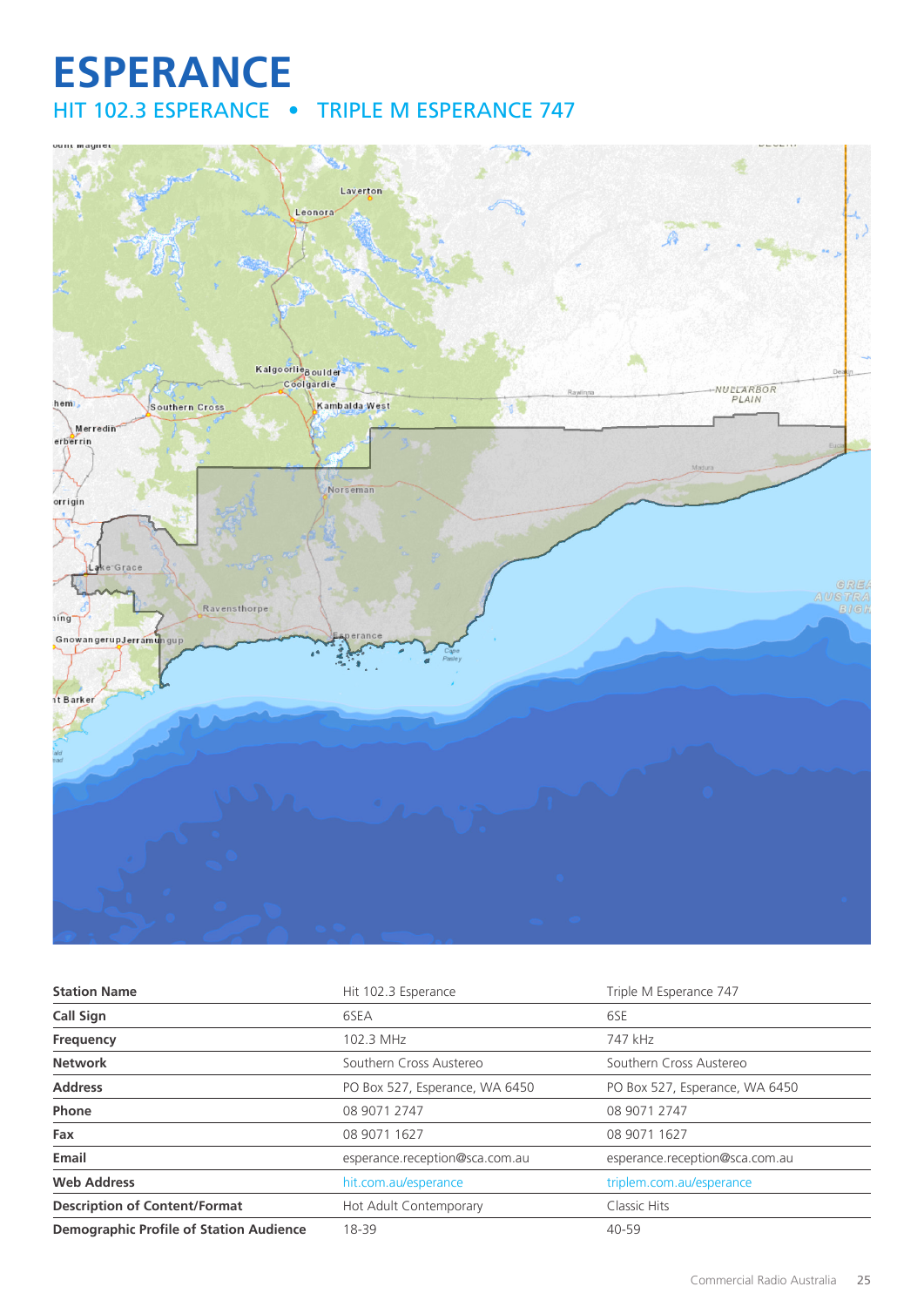# **ESPERANCE**

Esperance is located in the scenic southeast corner of Western Australia, 725 kilometres by road from Perth at the start of the Great Australian Bight. Surrounded by several hundred islands comprising the Recherche Archipelago, the area is known as the Bay of Isles. Esperance's spectacular and pristine coastline rims the rich farmland of the district.

In comparison to the 2011 census, the population within the radio licence area of Esperance decreased by 1.93% to 20,470. The birthplace for 80% of the population was Oceania including Australian, New Zealander, Indigenous and Islander persons.

3,377 people (17%) were attending an educational institution in 2016, with 53% of these in infants or primary, 37% attending a secondary educational institution, 5% attending university or another tertiary institution and 6% attending TAFE. 6,283 people (31%) already have a tertiary qualification; 26% of these have a degree and 74% have a certificate, diploma or another tertiary qualification.

Of the total dwellings (6,946) in Esperance, 38% are owned outright and 26% are mortgaged. Private rental properties represent 25% of total dwellings. 19% of the total households in Esperance have a household income range between \$21,000 – \$41,999pa, 22% between \$42,000 – \$77,999pa and 12% between \$78,000 – \$103,999pa.

All major banks, car dealers, fast-food restaurants, and an extensive selection of national retail, chain and independent stores are represented in the district

#### **AGRICULTURE**

Esperance is the regional centre for the vast southeast farming and agricultural district. The region lies on the eastern edge of the rich Central Southern Wheatbelt. The area produced over 1.4 million tonnes of wheat for grain and over 2.4 million tonnes of cereal for grain.

The area provides grazing land for over 1.4 million sheep and lambs. There are over 115 thousand beef cattle in the region.

#### EMPLOYMENT

The majority (61%) of the labour force of 10,161 is employed full time. The major rural companies are represented in the region; there are a number of engineering workshops, machinery and vehicle sales and distribution companies, spare parts suppliers and a wide range of retail stores and service providers. The main industries of employment are:

- Agriculture, Forestry and Fishing;
- Wholesale Trade/Retail Trade/Accommodation and Food Services; and
- Education and Training/Health Care and Social Assistance.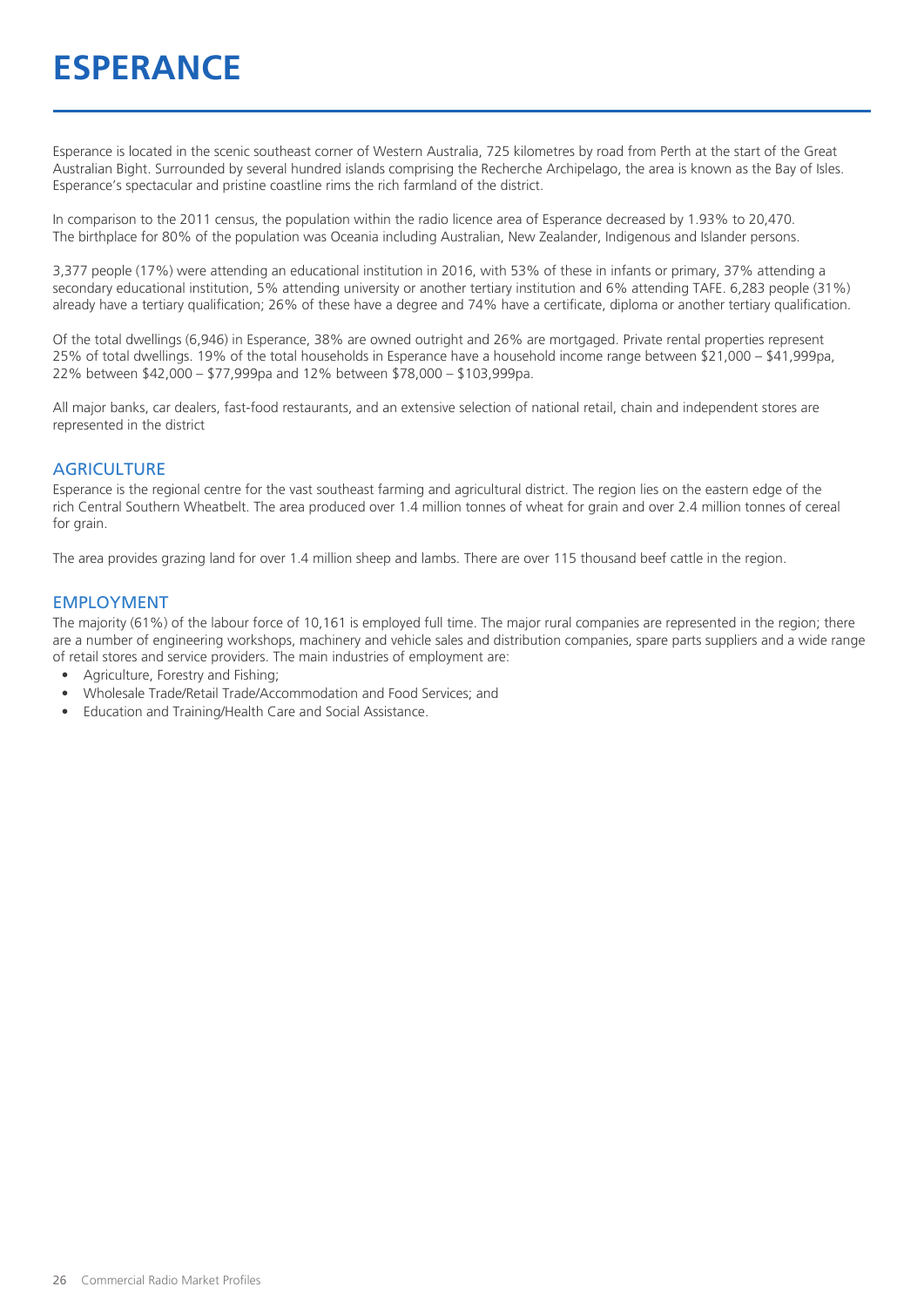# **ESPERANCE**

# AGE COHORTS

| Age                   | Male   | Female | Total    | <b>Market</b><br>population |
|-----------------------|--------|--------|----------|-----------------------------|
| 10+ years             | 9,323  | 8,399  | 17,722   | 86.58%                      |
| 0-9 years             | 1,403  | 1,345  | 2,748    | 13.42%                      |
| $10-17$ years         | 1,066  | 950    | 2,016    | 9.85%                       |
| 18-24 years           | 693    | 594    | 1,287    | 6.29%                       |
| 25-39 years           | 1,943  | 1,837  | 3,780    | 18.47%                      |
| 40-54 years           | 2,446  | 2,119  | 4,565    | 22.3%                       |
| 55-64 years           | 1,577  | 1,349  | 2,926    | 14.29%                      |
| 65-74 years           | 1065   | 936    | 2,001    | 9.78%                       |
| 75+ years             | 533    | 614    | 1,147    | 5.6%                        |
| Total 2011 population | 10,986 | 9,886  | 20,872   |                             |
| Total 2016 population | 10,726 | 9,744  | 20,470   | 100%                        |
| % change 2011-2016    |        |        | $-1.93%$ |                             |

## LABOUR FORCE

| <b>Employment classification</b> | Total  | Labour force |
|----------------------------------|--------|--------------|
| Full-time employed               | 6,206  | 61.08%       |
| Part-time employed               | 2.844  | 27.99%       |
| Not stated employed              | 692    | 6.81%        |
| Unemployed                       | 419    | 4.12%        |
| <b>Total labour force</b>        | 10.161 | 100%         |

# HOUSEHOLD INCOME

| Income range (pa)       | <b>Total</b> | Occupied<br>dwellings |
|-------------------------|--------------|-----------------------|
| $$0 - $7,749$           | 107          | 1.54%                 |
| $$7,750 - $20,999$      | 335          | 4.82%                 |
| $$21,000 - $41,999$     | 1,341        | 19.29%                |
| $$42,000 - $77,999$     | 1,558        | 22.41%                |
| $$78,000 - $103,999$    | 802          | 11.53%                |
| $$104,000 - $129,999$   | 668          | 9.61%                 |
| $$130,000 - $155,999$   | 462          | 6.64%                 |
| $$160,000 - $181,999$   | 229          | 3.29%                 |
| $$182,000 - $207,999$   | 197          | 2.83%                 |
| $$208,000+$             | 333          | 4.79%                 |
| Not stated              | 921          | 13.25%                |
| <b>Total households</b> | 6,953        | 100%                  |

# FAMILY STRUCTURE

| <b>Type of family</b>         | <b>Total</b> | <b>Total families</b> |
|-------------------------------|--------------|-----------------------|
| Couple families - Children    | 2.042        | 42.03%                |
| Couple families - No children | 2.174        | 44.74%                |
| Single parents                | 606          | 12.47%                |
| Other families                | 37           | 0.76%                 |
| <b>Total families</b>         | 4,859        | 100%                  |

# **OCCUPATION**

| <b>Employment classification</b>                                     | <b>Total</b> | <b>Occupations</b> |
|----------------------------------------------------------------------|--------------|--------------------|
| Managers/Professionals                                               | 3,459        | 35.66%             |
| Technicians & trade workers/<br>Community & personal service workers | 2,083        | 21.47%             |
| Clerical & administrative workers                                    | 990          | 10.21%             |
| Sales workers                                                        | 699          | 7.21%              |
| Machinery operators & drivers/Labourers                              | 2.316        | 23.87%             |
| Not stated                                                           | 154          | 1.59%              |
| <b>Total</b>                                                         | 9,701        | 100%               |

## INDUSTRY

| Industry                                                                                                      | Total | Workforce |
|---------------------------------------------------------------------------------------------------------------|-------|-----------|
| Agriculture, forestry & fishing                                                                               | 2,487 | 26.09%    |
| Mining                                                                                                        | 577   | 6.05%     |
| Manufacturing/Electricity, gas, water &<br>waste services/Construction                                        | 935   | 9.81%     |
| Wholesale trade/Retail trade/<br>Accommodation & food services                                                | 1.547 | 16.23%    |
| Transport, postal & warehousing/<br>Information, media & communications                                       | 710   | 7.45%     |
| Financial & insurance services/<br>Rental hiring & real estate services/<br>Administration & support services | 363   | 3.81%     |
| Professional scientific & technical services                                                                  | 221   | 2.32%     |
| Public administration & safety                                                                                | 425   | 446%      |
| Education & training/Health care &<br>social assistance                                                       | 1,497 | 15.71%    |
| Arts & recreation services                                                                                    | 50    | 0.52%     |
| Other services                                                                                                | 357   | 3.75%     |
| Not stated                                                                                                    | 362   | 3.8%      |
| Total                                                                                                         | 9.531 | 100%      |

#### ANNUAL HOUSEHOLD EXPENDITURE

| <b>Product or service</b>            | $$000's$ (pa) |
|--------------------------------------|---------------|
| Food & non-alcoholic beverages       | 87,015        |
| Alcoholic beverages                  | 11,296        |
| Clothing & footwear                  | 15,276        |
| Household furnishings & equipment    | 22,133        |
| Furniture & floor covering           | 7,554         |
| Household appliances                 | 5,763         |
| Household services & operation       | 15,650        |
| Medical care & health expenses       | 35,122        |
| Motor vehicle purchase               | 11,098        |
| Motor vehicle running costs          | 50,511        |
| Recreation                           | 64,848        |
| Recreational & educational equipment | 15,257        |
| Holidays                             | 28,892        |
| Personal care                        | 10,706        |